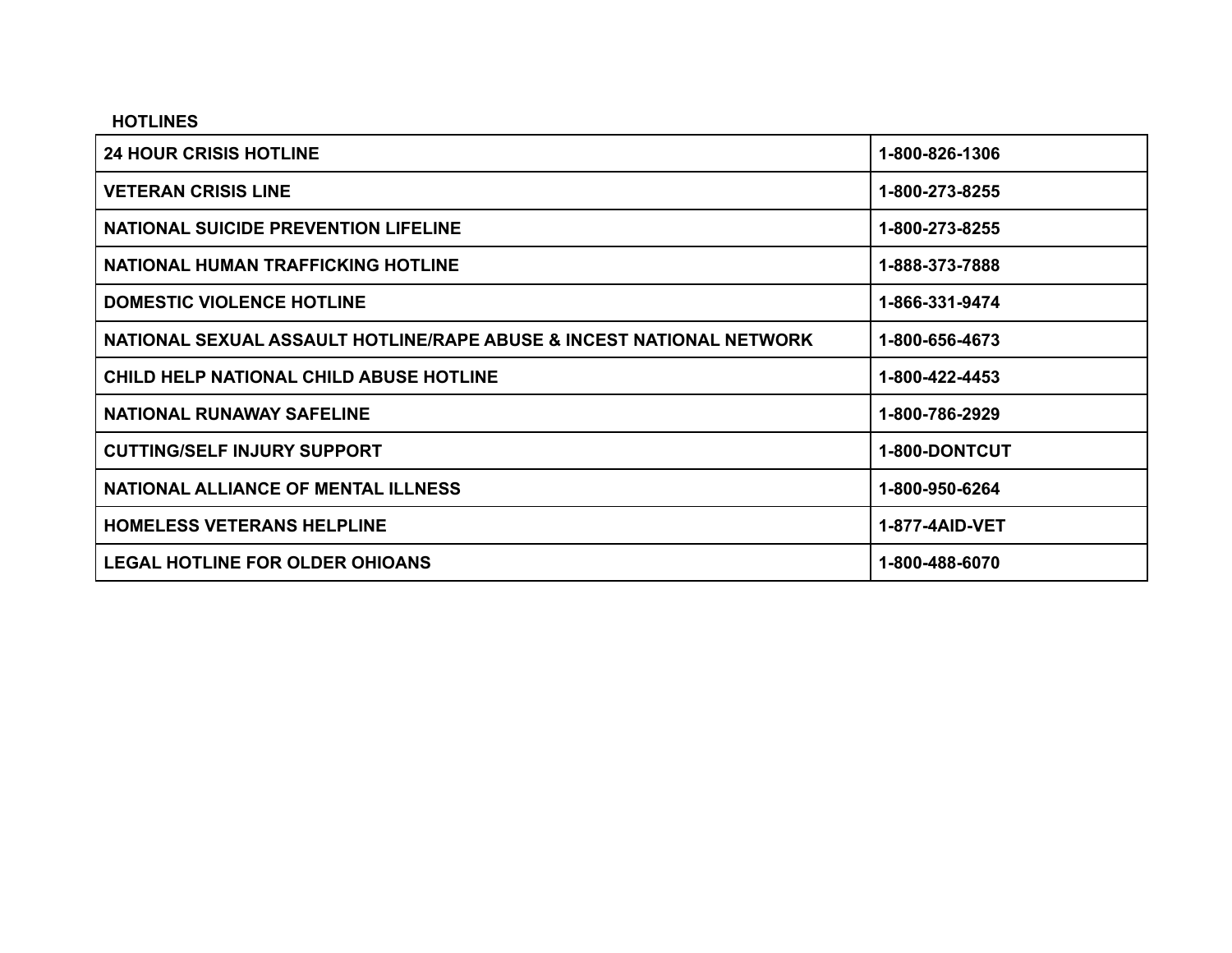### **PHYSICAL / MENTAL HEALTH**

| <b>Erie County Health Department</b>                        | 420 Superior St.    | Sandusky | OН | 44870 | 419-626-5623 | https://eriecohealthohio.com/                                                                                                                                                                                  |
|-------------------------------------------------------------|---------------------|----------|----|-------|--------------|----------------------------------------------------------------------------------------------------------------------------------------------------------------------------------------------------------------|
| <b>Erie County Sheriff's Dept</b>                           | 2800 Columbus Ave.  | Sandusky | OH | 44870 | 419-625-7951 | https://www.eriecounty.oh.gov/Sheri<br>ffsOffice.aspx                                                                                                                                                          |
| <b>Sandusky Police Department</b>                           | 222 Meigs St.       | Sandusky | OH | 44870 | 419-627-5863 | https://www.ci.sandusky.oh.us/residents<br>/police_department/records.php                                                                                                                                      |
| <b>Family Health Services</b>                               | 1912 Hayes Ave.     | Sandusky | OH | 44870 | 419-502-2800 | https://www.familyhs.org/                                                                                                                                                                                      |
| <b>Firelands Counseling and</b><br><b>Recovery Services</b> | 1925 Hayes Ave.     | Sandusky | OH | 44870 | 419-557-5177 | https://www.firelands.com/locations/profile/c<br>ounseling-recovery-services-sandusky/?sea<br>rchld=740f8dd1-4120-eb11-a833-000d3a61<br>1816&sort=15&y source=1 MTkxMjMxNzU<br>tNzE1LWxvY2F0aW9uLndlYnNpdGU%3D |
| <b>Firelands Regional Medical</b><br>Center                 | 1111 Hayes Ave.     | Sandusky | OH | 44870 | 419-557-7400 | https://www.firelands.com/                                                                                                                                                                                     |
| <b>Bayshore Counseling</b>                                  | 1634 Sycamore Line  | Sandusky | OH | 44870 | 419-626-9156 | https://www.bayshorecs.com/                                                                                                                                                                                    |
| <b>Associated Bay Area</b><br><b>Counselors</b>             | 1319 Hull Rd.       | Sandusky | OH | 44870 | 419-625-1686 | https://www.firelands.com/locations/<br>profile/?id=146                                                                                                                                                        |
| <b>NOMS</b> urgent care                                     | 2500 Strub Rd.      | Sandusky | OH | 44870 | 419-502-5932 | https://nomshealthcare.com/physici<br>ans-services/urgent-care/                                                                                                                                                |
| <b>Cancer Services</b>                                      | 505 E. Perkins Ave. | Sandusky | OH | 44870 | 419-626-4548 | cancerresources.org                                                                                                                                                                                            |
| <b>Stein Hospice Services</b>                               | 1200 Sycamore Line  | Sandusky | OH | 44870 | 419-625-5269 | https://www.steinhospice.org/                                                                                                                                                                                  |
| The Little Clinic, Kroger<br><b>Marketplace</b>             | 226 E. Perkins Ave. | Sandusky | OH | 44870 | 419-239-2626 | https://www.kroger.com/health-services/<br>clinic/details/854/00213?cid=loc 85400<br>$213$ amb                                                                                                                 |
| <b>Alcoholics Anonymous</b>                                 | 3114 Hayes Ave.     | Sandusky | OH | 44870 | 419-625-5995 | https://www.aa.org/                                                                                                                                                                                            |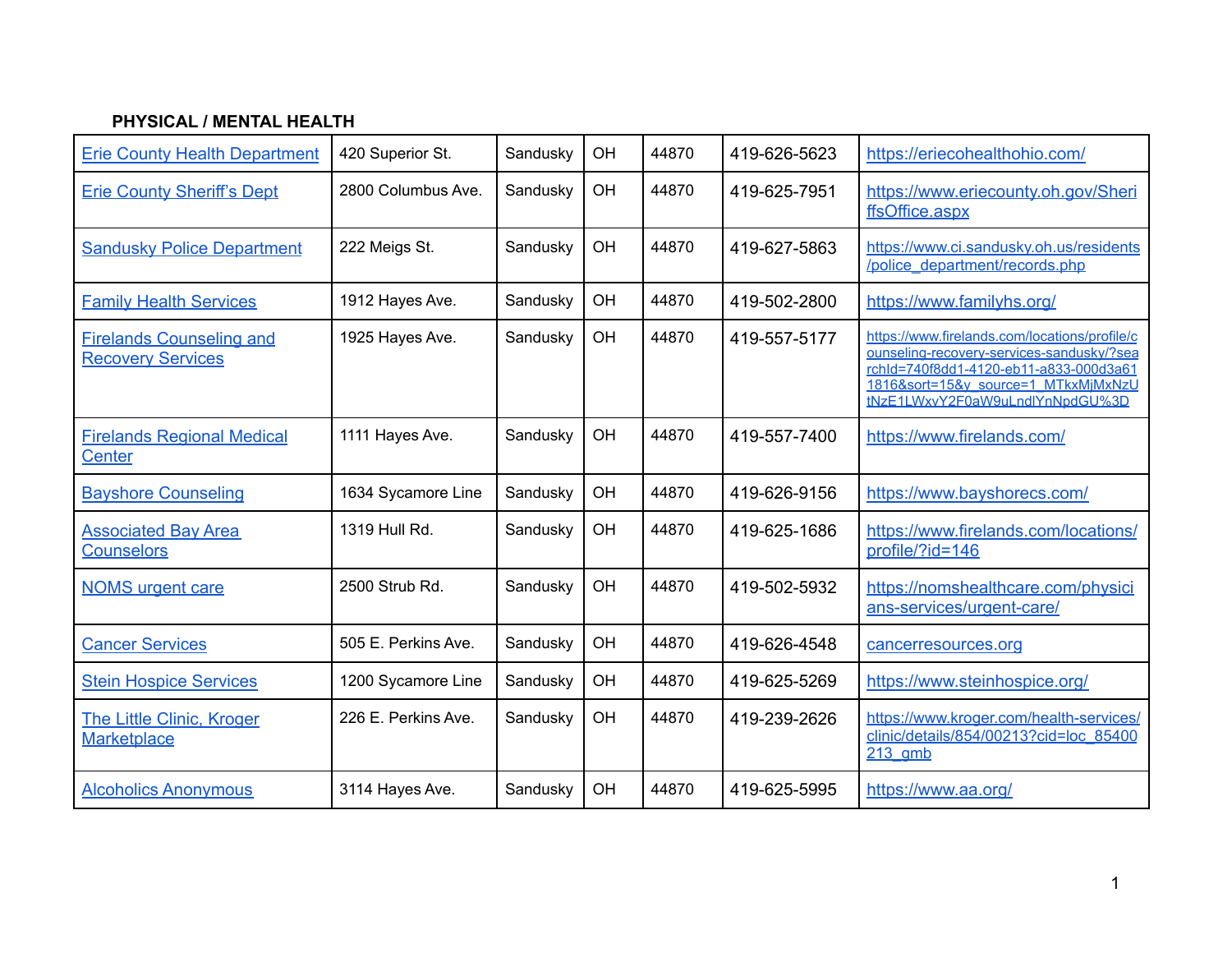| <b>Mental Health and Recovery</b><br>Board of Erie & Ottawa<br>Counties | 1907 E. Perkins Ave. | Sandusky | OH        | 44870 | 419-627-1908 | https://octf.ohio.gov/what-we-do/regional-pr<br>evention-councils/northwest/keep-a-promise<br>/get-help/mental-health-and-recovery-board<br>-erie-and-ottawa-counties |
|-------------------------------------------------------------------------|----------------------|----------|-----------|-------|--------------|-----------------------------------------------------------------------------------------------------------------------------------------------------------------------|
| <b>BrightView</b>                                                       | 1012 E. Perkins Ave. | Sandusky | <b>OH</b> | 44870 | 419-670-6817 | https://www.brightviewhealth.com/locati<br>ons/sandusky-addiction-treatment-cent<br>er.                                                                               |

# **SHELTER / HOUSING**

| <b>Community Action</b><br>Commission of Erie, Huron, &<br><b>Richland Counties</b> | 908 Seavers Way   | Sandusky       | OH        | 44870 | 419-626-6540              | https://communityactionpartnership.c<br>om/store                                              |
|-------------------------------------------------------------------------------------|-------------------|----------------|-----------|-------|---------------------------|-----------------------------------------------------------------------------------------------|
| <b>Crossroads Homeless Shelter</b>                                                  | 1843 Superior St. | Sandusky       | OH        | 44870 | 419-626-6505              | https://www.voaohin.org/crossroads                                                            |
| Haven Center                                                                        | 1536 E. 30th St.  | Lorain         | OH        | 44055 | 440-277-9272<br>ext. 6206 | N/A                                                                                           |
| <b>Liberty Center</b>                                                               | 1421 E. State St. | Fremont        | <b>OH</b> | 43420 | 419-332-8777              | N/A                                                                                           |
| <b>Safe Harbour Domestic</b><br><b>Violence Shelter</b>                             | Contact           | Sandusky       | <b>OH</b> | 44870 | 419-626-2200              | https://safeharbourshelter.org/                                                               |
| <b>Erie Metropolitan Housing</b><br><u>Authority</u>                                | 322 Warren St.    | Sandusky       | <b>OH</b> | 44870 | 419-625-0262              | http://www.eriemetrohousing.org/                                                              |
| <b>Firelands Habitat for</b><br><u>Humanity</u>                                     | 7602 Milan Rd.    | Sandusky       | <b>OH</b> | 44870 | 419-621-7818              | https://firelandshabitat.org/                                                                 |
| <b>Great Lakes Community</b><br><b>Action Partnership</b>                           | 127 S. Front St.  | Fremont        | OH        | 43420 | 419-334-8919              | https://www.glcap.org/                                                                        |
| Miriam House / Catholic<br><b>Charities</b>                                         | 249 W. Main St.   | <b>Norwalk</b> | <b>OH</b> | 44857 | 419-663-6341              | https://catholiccharitiesnwo.org/what-we-<br>do/sheltering-the-homeless/miriam-hous<br>e.html |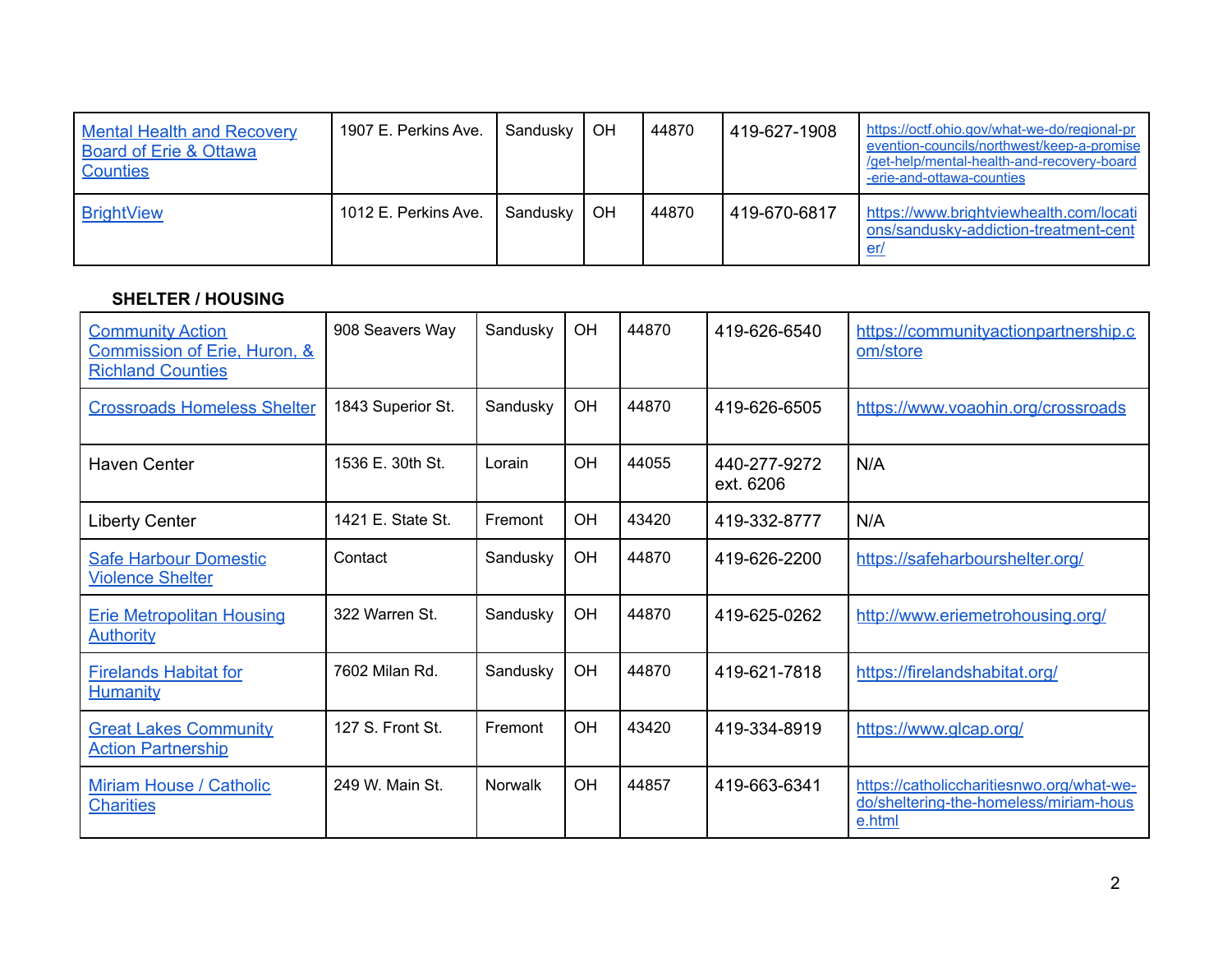## **FOOD ASSISTANCE/PANTRIES**

| <b>Helping Hands Ministry,</b><br><b>Castalia</b>       | 7410 Magill Rd.         | Castalia | OH        | 44824 | 419-359-1831             | https://www.servingourseniors.org/di<br>rectory/395/helping-hands-ministry/                                            |
|---------------------------------------------------------|-------------------------|----------|-----------|-------|--------------------------|------------------------------------------------------------------------------------------------------------------------|
| <b>Milan Friends Church Pantry</b>                      | 2018 Mason Rd.          | Milan    | <b>OH</b> | 44846 | 419-271--3545            | https://www.servingourseniors.org/di<br>rectory/397/milan-friends-church/                                              |
| <b>Community Action</b><br><b>Commission, Sandusky</b>  | 908 Seavers Way         | Sandusky | OH        | 44870 | 419-626-6540             | https://communityactionpartnership.com<br>/stores/community-action-commission-of<br>-erie-huron-richland-counties-inc/ |
| Lighthouse Assembly of God,<br><b>Huron</b>             | Cleveland<br>820<br>Rd. | Huron    | OH        | 44839 | 419-433-8889             | http://www.lighthouseagc.org/                                                                                          |
| OHgo                                                    | 3616 Plumbrook<br>Cir.  | Sandusky | OH        | 44870 | 419-602-0856             | https://www.ohgoreach.org/                                                                                             |
| <b>Care and Share</b>                                   | 241 Jackson St.         | Sandusky | <b>OH</b> | 44870 | 419-624-1411             | https://www.careandshareerieco.org/                                                                                    |
| <b>Victory Kitchen</b>                                  | 1613 Hayes Ave.         | Sandusky | OH        | 44870 | 419-627-8732             | http://www.victorykitchen.net/                                                                                         |
| <b>Second Harvest Food Bank</b>                         | 5510 Baumhart<br>Rd.    | Lorain   | OH        | 44053 | 440-960-2265             | https://www.secondharvestfoodbank.<br><u>org/</u>                                                                      |
| <b>Crossroads</b>                                       | 1843 Superior St.       | Sandusky | OH        | 44870 | 419-626-6505             | https://www.voaohin.org/crossroads                                                                                     |
| <b>WIC</b><br>(Women, Infants, and Children<br>Program) | 420 Superior St.        | Sandusky | OH        | 44870 | 419-626-5623<br>ext. 137 | https://eriecohealthohio.com/wic/                                                                                      |
| <b>Meals on Wheels</b>                                  | 620 E. Water St.        | Sandusky | OH        | 44870 | 419-626-2560             | https://www.servingourseniors.org/di<br>rectory/282/meals-on-wheels-sandu<br>sky/                                      |
| <b>Salvation Army</b>                                   | 3333 Columbus<br>Ave.   | Sandusky | OH        | 44870 | 419-626-3862             | https://www.salvationarmyusa.org/us<br>n/                                                                              |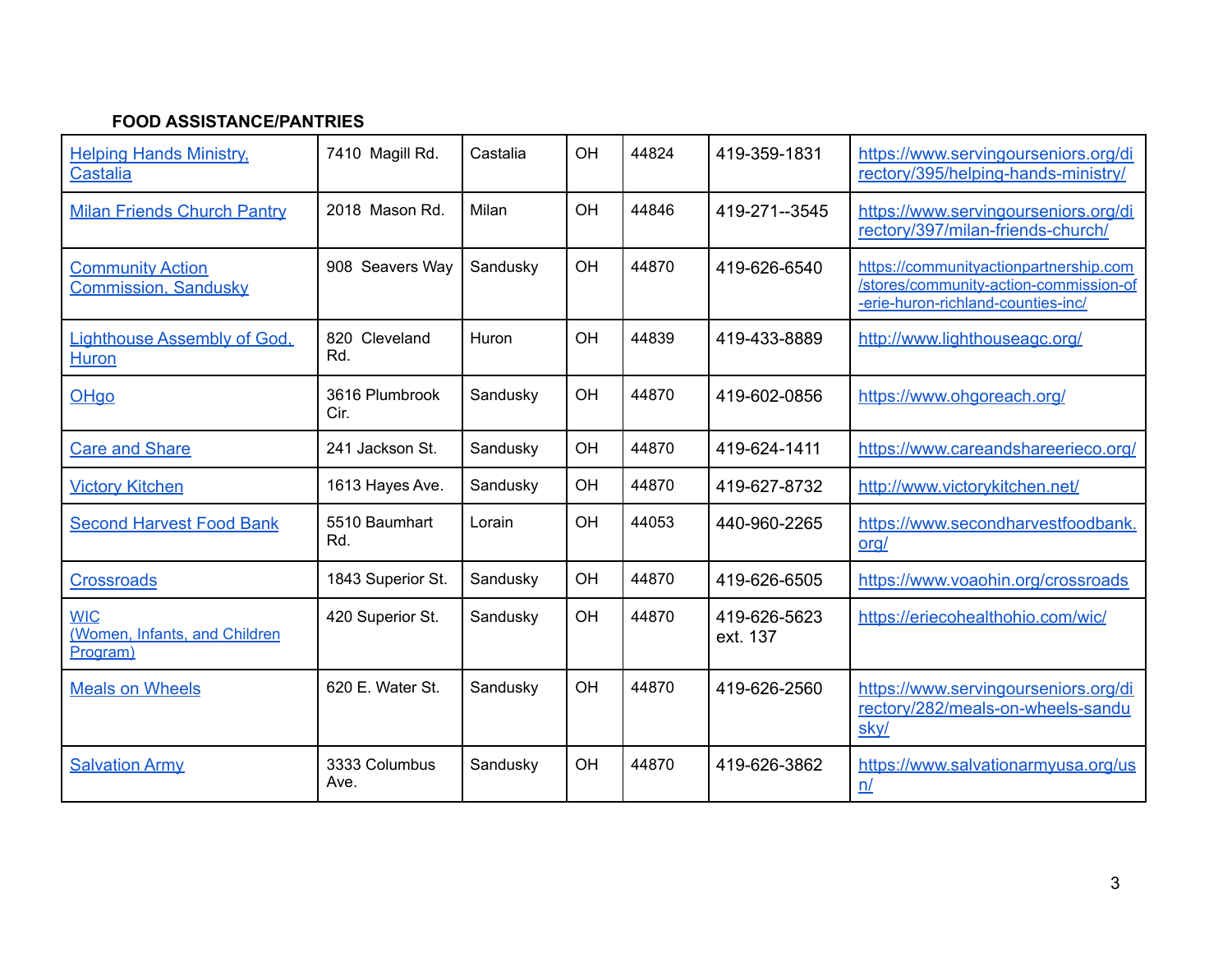| <b>Bellevue Fish &amp; Loaves</b>               | 203 Maple St.        | <b>Bellevue</b> | OН        | 44811 | 419-484-2814 | https://www.bellevuefishandloaves.o<br><u>rg/</u> |
|-------------------------------------------------|----------------------|-----------------|-----------|-------|--------------|---------------------------------------------------|
| <b>Eagles Nest Church</b>                       | 2126 Pipe St.        | Sandusky        | OH        | 44870 | 419-626-5081 | https://www.facebook.com/EaglesN<br><u>Cl/</u>    |
| <b>Nehemia Partners</b>                         | 1215 Campbell<br>St. | Sandusky        | <b>OH</b> | 44870 | 419-609-9181 | https://nehemiahpartners.org/                     |
| <b>New Day Family Resource</b><br><b>Center</b> | 1135 Warren St.      | Sandusky        | <b>OH</b> | 44870 | 419-626-8730 | https://www.newdaysandusky.com/                   |

### **CLOTHING ASSISTANCE**

| <b>Goodwill Sandusky</b>              | 924 E. Perkins<br>Ave. | Sandusky | OH        | 44870 | 419-625-2910 | https://www.goodwillsandusky.org/                                                                                          |
|---------------------------------------|------------------------|----------|-----------|-------|--------------|----------------------------------------------------------------------------------------------------------------------------|
| <b>Care and Share</b>                 | 241 Jackson St.        | Sandusky | OH        | 44870 | 419-624-1411 | https://www.careandshareerieco.org/                                                                                        |
| <b>Salvation Army Sandusky</b>        | 3333 Columbus<br>Ave.  | Sandusky | <b>OH</b> | 44870 | 419-626-3862 | https://easternusa.salvationarmy.org/<br>northeast-ohio/sandusky/                                                          |
| <b>Community Action</b><br>Commission | 908 Seavers Way        | Sandusky | <b>OH</b> | 44870 | 419-626-6540 | https://communityactionpartnership.c<br>om/stores/community-action-commiss<br>jon-of-erie-huron-richland-counties-in<br>C/ |
| <b>Victory Kitchen</b>                | 1613 Hayes Ave.        | Sandusky | OH        | 44870 | 419-627-8732 | http://www.victorykitchen.net/                                                                                             |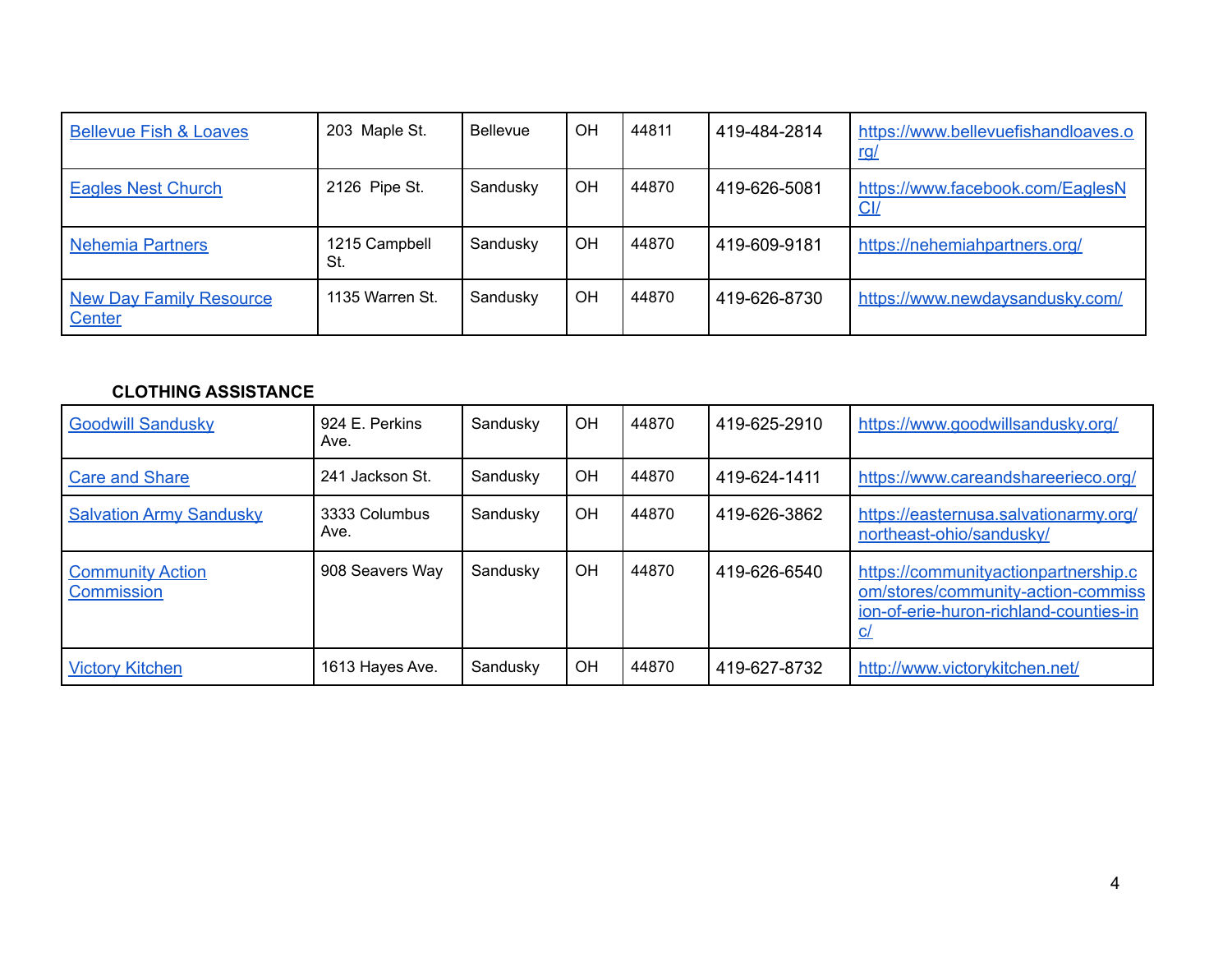### **CHILD CARE**

| <b>Child Care Resource Center</b><br>(BGSU Firelands) | 5350 Oberlin Ave.  | Lorain   | OH | 44053 | 440-242-0413 | https://ccrcinc.com/about/location.ht<br>ml                                  |
|-------------------------------------------------------|--------------------|----------|----|-------|--------------|------------------------------------------------------------------------------|
| <b>Boys and Girls Club (Erie)</b><br>County)          | 431 Columbus Ave.  | Sandusky | OH | 44870 | 419-624-9250 | http://www.bqcsandusky.org/                                                  |
| <b>Erie County Children Services</b>                  | 221 W. Parish St.  | Sandusky | OH | 44870 | 419-626-6781 | https://www.eriecounty.oh.gov/Childr<br>enServices.aspx                      |
| <b>Firelands Daycare</b>                              | 3809 Maple Ave.    | Castalia | OH | 44824 | 419-684-5311 | https://childcarecenter.us/provider_de<br>tail/firelands daycare castalia oh |
| <b>Kiddie Korral</b>                                  | 315 W. Follett St. | Sandusky | OH | 44870 | 419-626-9082 | http://www.kiddiekorrallearningcenter.<br>com/                               |
| <b>Wee Care Day Care</b>                              | 1180 Cleveland Rd. | Sandusky | OH | 44870 | 419-621-7853 | https://www.weecareelc.com/                                                  |

#### **SENIOR SERVICES**

| <b>Adult Advocacy Services</b>                    | 428 Tiffin Ave.               | Sandusky | OН | 44870 | 419-502-0043 | https://catholiccharitiesnwo.org/                        |
|---------------------------------------------------|-------------------------------|----------|----|-------|--------------|----------------------------------------------------------|
| <b>Erie County Senior Center</b>                  | 620 E. Water St.              | Sandusky | ΟH | 44870 | 419-626-2560 | http://www.eriesenior.org/                               |
| <b>Serving our Seniors</b>                        | 310 E. Boalt St.              | Sandusky | ΟH | 44870 | 419-624-1856 | https://www.servingourseniors.org/                       |
| <b>Project Lifesaver</b>                          |                               |          |    |       | 419-625-7951 | https://projectlifesaver.org/                            |
| <b>Ohio Veterans Home</b>                         | 3416 Columbus<br>Ave.         | Sandusky | OΗ | 44870 | 419-625-2454 | https://dvs.ohio.gov/home                                |
| <b>Veterans Services of Erie</b><br><b>County</b> | 2900 Columbus<br>Ave. Floor 2 | Sandusky | OH | 44870 | 419-627-7579 | https://www.eriecounty.oh.gov/Veteran<br>sresources.aspx |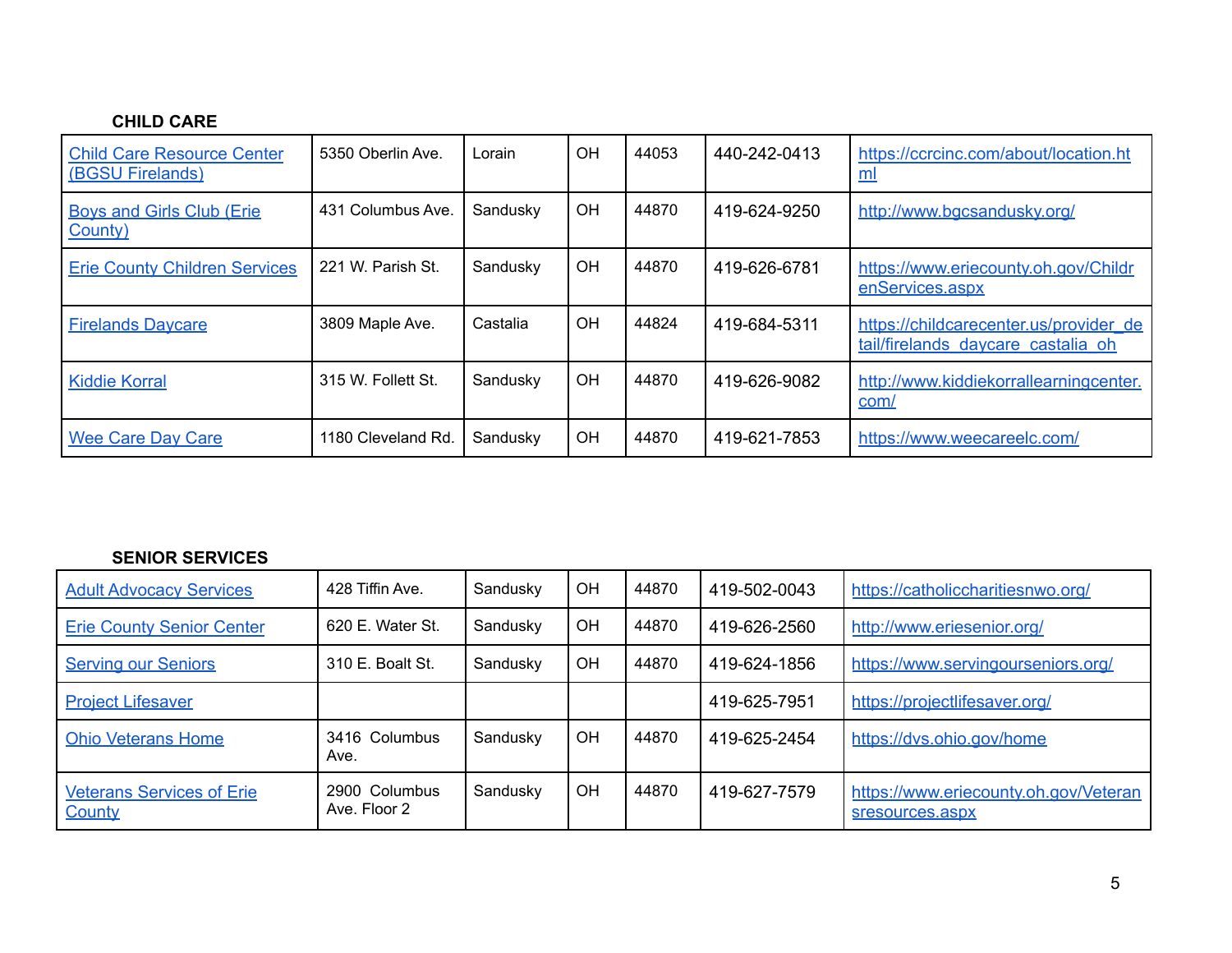| Firelands 55+ Club<br>(Transportation) |                         |          |    |       | 419-557-7052   | https://www.firelands.com/patients-qu<br>ests/firelands-55-club/               |
|----------------------------------------|-------------------------|----------|----|-------|----------------|--------------------------------------------------------------------------------|
| <b>Social Security</b>                 | 252 Wayne St.           | Sandusky | OH | 44870 | 1-866-588-7397 | https://www.ssa.gov/                                                           |
| <b>The Commons of Providence</b>       | 5000 Providence<br>Dr.  | Sandusky | OH | 44870 | 419-624-1171   | https://www.chilivingcommunities.org/l<br>ocations/ohio/providence-care-center |
| <b>Meadows at Osborn Park</b>          | 3916 Perkins Ave        | Huron    | OH | 44839 | 419-627-8733   | https://www.eriecounty.oh.gov/TheMe<br>adowsatOsbornPark.aspx                  |
| <b>Parkvue Health Care Center</b>      | 3800 Boardwalk<br>Blvd. | Sandusky | OH | 44870 | 419-621-1900   | https://www.unitedchurchhomes.org/p<br>arkvue/                                 |

### **COURT / LEGAL ASSISTANCE**

| <b>Adult Protective Services</b>                       | W. Parish St.<br>221              | Sandusky | OH | 44870 | 419-626-6781   | https://jfs.ohio.gov/ocf/aps.stm                                                                                                                                         |
|--------------------------------------------------------|-----------------------------------|----------|----|-------|----------------|--------------------------------------------------------------------------------------------------------------------------------------------------------------------------|
| <b>Child Protective Services</b>                       | 221<br>W. Parish St.              | Sandusky | OH | 44870 | 419-626-6781   | https://www.eriecounty.oh.gov/ChildrenSer<br>yices.aspx#:~:text=Hotline%20%2F%20Int<br>ake%20Department%20%2D%20419%2D<br>.and%20cannot%20remain%20at%20hom<br><u>e.</u> |
| <b>CASA Program</b>                                    | E. Shoreline Dr.<br>111<br>Ste. 5 | Sandusky | OH | 44870 | 419-621-0324   | https://nationalcasagal.org/                                                                                                                                             |
| <b>Legal Aid of Western Ohio</b>                       | W. Water St.<br>109               | Sandusky | OH | 44870 | 1-888-534-1432 | https://www.lawolaw.org/                                                                                                                                                 |
| <b>Public Defender's Office</b>                        | Columbus Ave.<br>247<br>#37       | Sandusky | OH | 44870 | 419-627-6620   | https://www.eriecounty.oh.gov/PublicD<br>efender.aspx                                                                                                                    |
| <b>Safe Harbor Domestic</b><br><b>Violence Shelter</b> |                                   | Sandusky | OH | 44870 | 419-626-2200   | https://safeharbourshelter.org/                                                                                                                                          |
| <b>Adult Probation</b>                                 | 503<br>W. Washington St.          | Sandusky | OH | 44870 | 419-627-7755   | https://www.eriecounty.oh.gov/AdultPr<br>obation.aspx                                                                                                                    |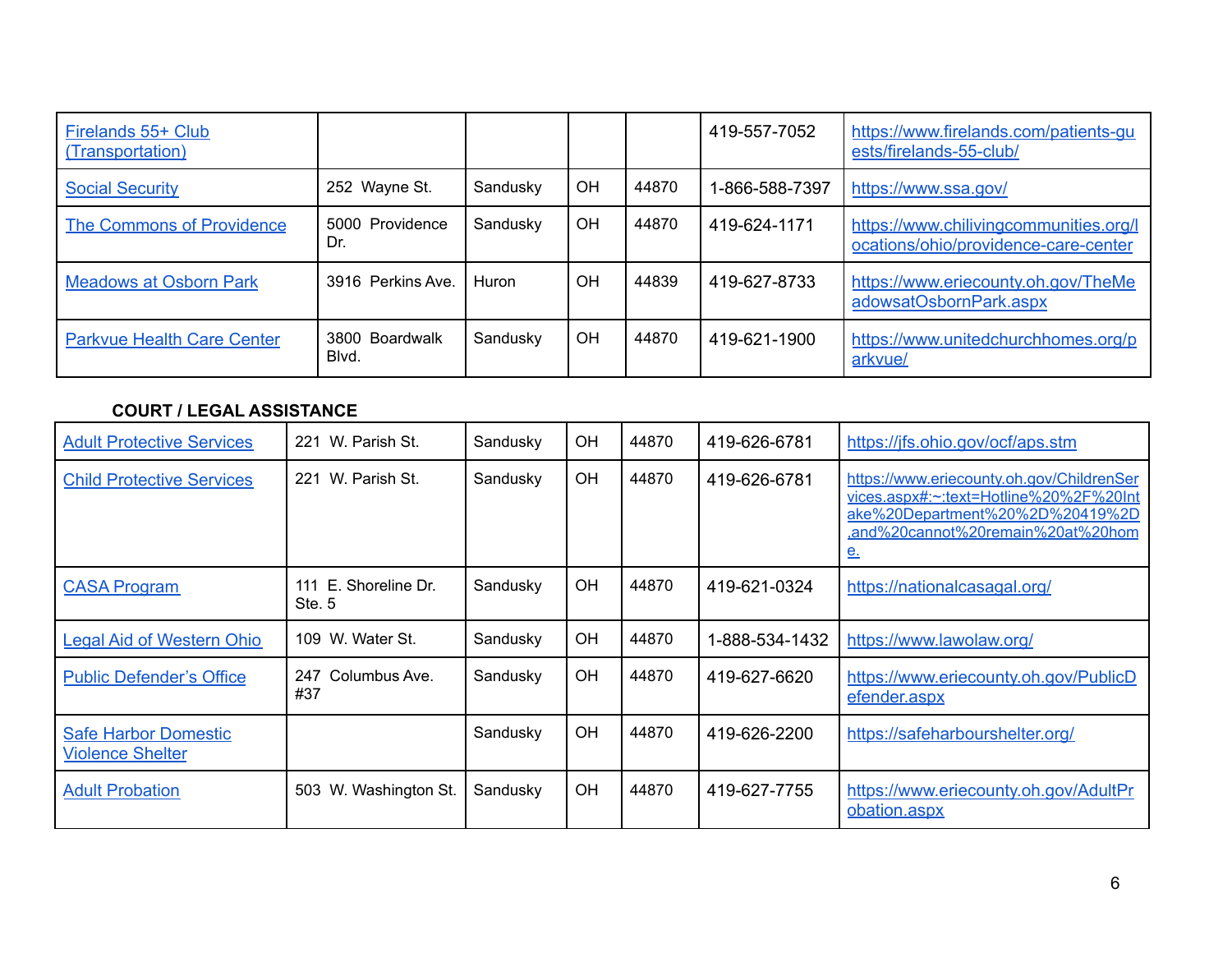| <b>Juvenile Court</b>   | 323 Columbus Ave. | Sandusky | OH | 44870 | 419-627-7782 | https://www.eriecounty.oh.gov/Juvenile<br>Court.aspx                   |
|-------------------------|-------------------|----------|----|-------|--------------|------------------------------------------------------------------------|
| Juvenile Justice Center | 1338 Tiffin Ave.  | Sandusky | OН | 44870 | 419-627-7611 | https://www.eriecounty.oh.gov/ErieCou<br>ntyJuvenileJusticeCenter.aspx |

# **EMPLOYMENT / EDUCATION**

| <b>Erie County Job and Family</b><br><b>Services</b>    | 221 W. Parish St.                 | Sandusky  | <b>OH</b> | 44870 | 419-626-6781 | https://www.eriecounty.oh.gov/JobFami<br>lyServices.aspx                               |
|---------------------------------------------------------|-----------------------------------|-----------|-----------|-------|--------------|----------------------------------------------------------------------------------------|
| <b>Step by Step Employment</b>                          | 664 Exchange St.                  | Vermilion | OH        | 44089 | 440-967-9042 | https://step2work.org/                                                                 |
| <b>Tradesmen International</b>                          | 2419 E. Perkins<br>Ave.<br>Ste. 1 | Sandusky  | OH        | 44870 | 419-481-8749 | https://www.tradesmeninternational.co<br>m                                             |
| <b>Firelands Forward</b>                                | Columbus Ave.<br>247<br>#126      | Sandusky  | OH        | 44870 | 419-627-7790 | https://firelandsforward.com/                                                          |
| <b>CAC Headstart</b>                                    | 908 Seavers Way                   | Sandusky  | <b>OH</b> | 44870 | 419-625-2214 | https://headstartprograms.org/detail/18<br>9374 cacehr head start sandusky o<br>h.html |
| <b>Boys and Girls Club</b>                              | Columbus Ave.<br>431              | Sandusky  | OH        | 44870 | 419-624-9250 | http://www.bgcsandusky.org/                                                            |
| <b>Community Youth Mentoring</b>                        | 904 W. Washington<br>St.          | Sandusky  | OH        | 44870 | 419-626-8694 | https://www.cymohio.org/                                                               |
| <b>Head Start</b>                                       | 908 Seavers Way                   | Sandusky  | OH        | 44870 | 419-625-2214 | https://childcarecenter.us/provider_deta<br>il/sandusky head start sandusky oh         |
| <b>North Point Educational</b><br><b>Service Center</b> | 4918 Milan Rd.                    | Sandusky  | <b>OH</b> | 44870 | 419-627-3900 | https://www.npesc.org/                                                                 |
| <b>Sandusky Career Center</b>                           | 4501 Venice Hts.<br>Blvd.         | Sandusky  | OH        | 44870 | 419-984-1100 | https://www.scs-k12.net/sanduskycare<br>ercenter(shs) home.aspx                        |